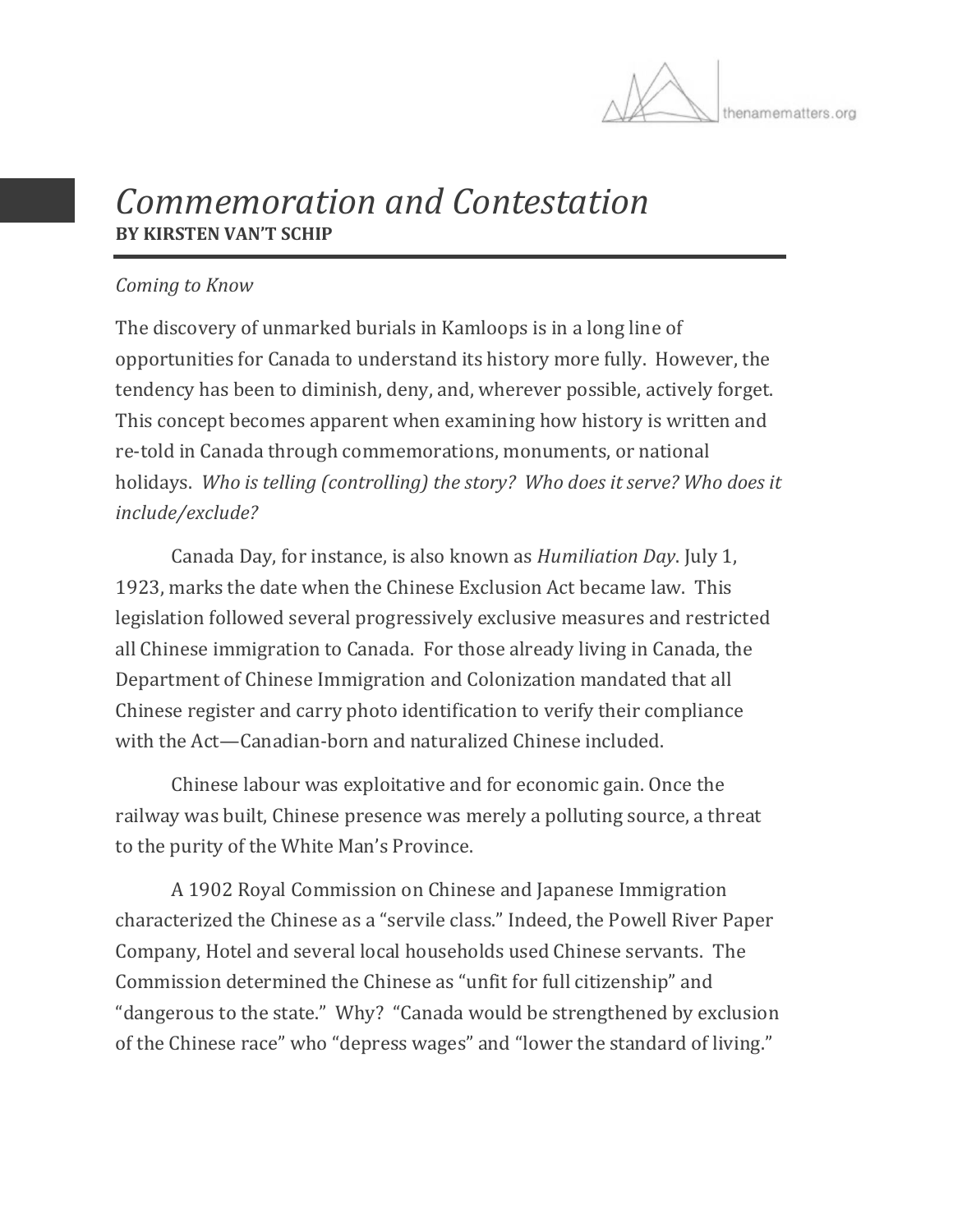(The proliferation of anti-Asian racism, as provoked by Covid-19, simply exposed a trope that has been here all along.)

## *Multiculturalism is enthusiastically embraced by Canadians, which gives the impression of a cohesive, tolerant, welcoming nation. For whom?*

### *Collective Memory—Willful Forgetting*

There will always be different perspectives and voices, but which narratives would/should achieve dominance?

Forgetting is imperative to the ongoing colonial project.

For James Wertsch, "Voices of Collective Remembering," remembering is a "mediated process in which specific technologies authorize certain acts of remembering while silencing others." Technologies, in this sense, refer to public monuments, school textbooks, civic discourse, place names, etcetera. We can find repeated patterns enacting settler-colonial dominance through memorialization—not only here but in every city and town across Canada.

*Photo: K. Van't Schip 2021*